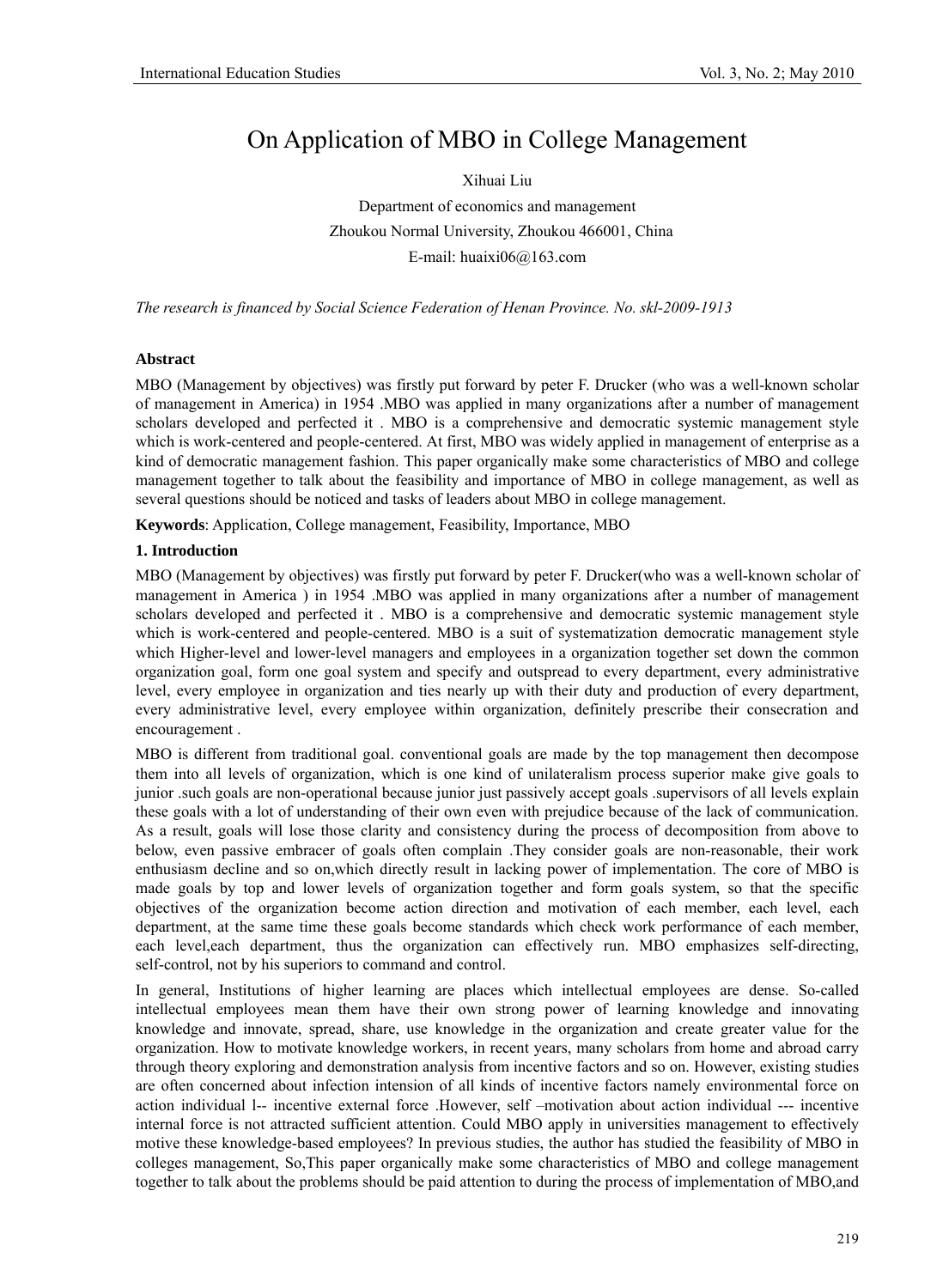specific mission of leaders, as well as the implementation .

## **2. Questions should be paid attention to MBO in college management**

### *2.1 Questions should be paid attention to when design the overall goal*

The designing overall goal should have challenge and feasibility. The overall goal is the wanted attaining state or result during a certain stage of common aspiration, purpose and mission of the college. to determine overall goal is under the condition of how to estimate its own resources and external environment conditions to design one common aspiration which is related with fact to act as the specific direction and established responsibilities which all the members of organization will do in a period of time in the future. Emancipate the mind and seeking truth from facts, combine the needs of the society with its own conditions, lucubrate and predict the future to design goals . We should properly handle the relationship between goals and conditions, because conditions affect the goals level, the goal can promote the conditions to develop, the two are interlinked and inseparable. Thus, according to the requirements of goals and the "necessary and sufficient" principle, it is very important to establish the condition system to ensure to realize the goals . When the objectives and requirements may be much higher than the protection conditions, the target must is blind, there is no possibility to realize. Conversely, if conditions are too full, the target is conservative, which would result in wastage. Only they are basically the same, can we achieve that objectives have challenge and feasibility.

All members design the goals, rather than traditional top-down to design the goals. MBO itself is the senior management personnel, lower management personnel, as well as all the employees of an organization to design the goals of the organization to form one goal system . MBO is different from traditional goal. conventional goals are made by the top management then decompose them into all levels of organization, which is one kind of unilateralism process superior make give goals to junior .such goals are non-operational because junior just passively accept goals . Supervisors of all levels explain these goals with a lot of understanding of their own even with prejudice because of the lack of communication. As a result, goals will lose those clarity and consistency during the process of decomposition from above to below,even passive embracer of goals often complain .They consider goals are non-reasonable,their work enthusiasm decline and so on,which directly result in lacking power of implementation. The core of MBO is made goals by top and lower levels of organization together and form goals system, so that the specific objectives of the organization become action direction and motivation of each member, each level,each department, at the same time these goals become standards which check work performance of each member, each level,each department, thus the organization can effectively run.

### *2.2 Problems should be should be noted when the overall goal outspread*

Outspread the overall goal according to she department and level until to every faculty. This outspreaded process is the so-called top-down process, but this process is only the superior give subordinate one initial recommendation goal, rather than the final decision target. However, this top-down work is very important, if it is not so,the determinate overall objective may not achieve .each level, every department, every member of the school can finally bring forward their own goals according to their own positions and responsibilities as well as the primary goals which the superior give subordinate. They must report the goals to the leaders after bring forward their own goal this is so-called down-top process.

School Leaders should compare the bottom-up goals with the top-down goals, analyze their differences, consult subordinate views and ideas, then revised the goals and then give them to subordinate. the subordinate still modify the goals and then report them to leaders. After such up and down repeatedly modify, ultimately the overall goal would be decomposed into a target system, and issued to corresponding level, departments and every faculty. When the goals are made to the each level,departments and every faculty .specific instructions, specific requirements,independent authority as well as corresponding motivation also should be made known to lower levels,so as to each level, department and every faculty may know their specific work direction,burden and the behavior motivation .

# *2.3 Problems should be noted during the process of implementation of MBO*

Leaders should hold the direction of the overall goal during the process of implementation of MBO .Once the goals are established, the goals will be the gist which organize and correspond all the management activities .Organizational goals determine the direction of every work in a organization, determine the basic task and expected outcomes of every department, restrict the actions of all employees. Therefore, we must ensure that the target direction is right. If the target direction is wrong, the effort is more great, management performance will be more worse. Leaders must grasp the direction of the goal, Firstly, clearly know the request of superiors, so that the objectives of their own department become the effective step which realize higher-level objectives.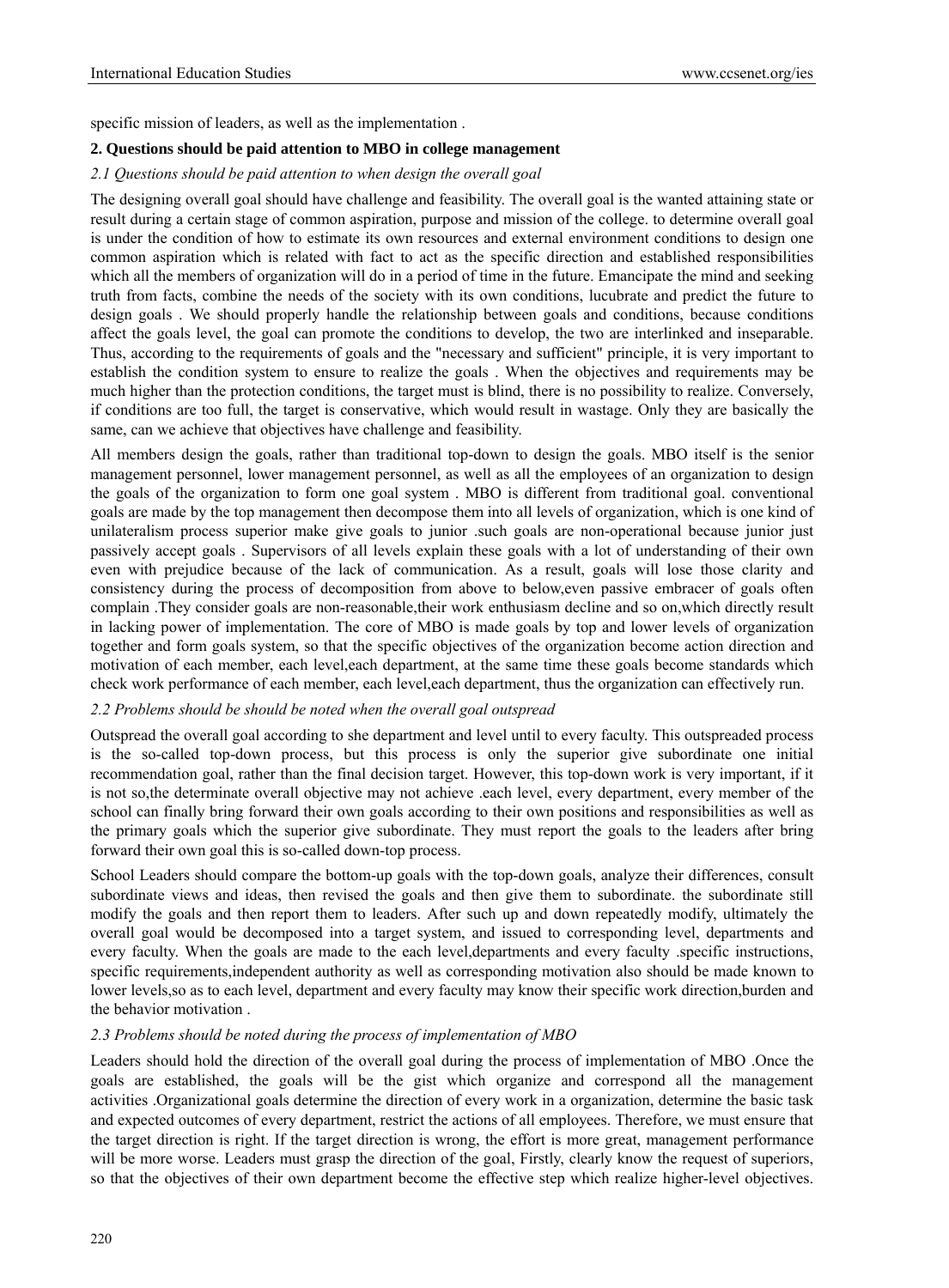Secondly, make goals reflect basic mission of their own department. Thirdly, establish the phase goals under the premise of long-term strategic objectives identified, should not go one step further and look forward, or rely on the command of higher level to work.

Appropriately control during the process of implementation of MBO .Control is an important function of management, namely check and weigh implementation of the plan according to the predetermined plan and standard measure, and adjust the action or the plan according to the deviation, so as to everything is known fairly well, everything in the hands,thus to achieve organizational goals better. Moderate control is that the scope, degree and frequency of the control is neither more nor less than to prevent the control is more excessive or inadequate. If the control is more excessive, it can not reflect characteristics of self-control in MBO, thus snuff out the enthusiasm, initiative and creativity of faculty. If the control is more inadequate, the whole school will be in a state of disunity, which is not conducive to achieve the goals of organization.

Problems should be noted when evaluate the goals . The core of MBO is to make the specific objectives of the organization to become the direction and encouragement of the acts of each member, each level, each department of the organization, at the same time, making them become the standards which evaluate the job performance of each member, each level, each department of the organization, so that make the organization to function effectively. MBO itself is a good way of appraisal method. When apply MBO in colleges and universities which intellectual employees are dense, especially check the faculty, rewards and punishment and realization degree of the goals should be band together organically, besides, pay attention to fairness of the rewards and punishment .when identify the target system in MBO, set down the goals for the leaders at all levels, every department, every faculty and identify their respective responsibilities, which are the standards of evaluation and rewards and punishment, therefore, rewards and punishments should band together organically with the realization degree of goals .In addition, pay attention to fairness of rewards and punishment. Or else,they will lose their enthusiasm, initiative and creativity.

# **3. Leaders mission about MBO in colleges and universities**

# *3.1 Grasp the direction of goals*

Goal is the desired results which one organization will achieve in a certain period of time in the future through efforts. Objective just as is the navigation mark and power which we move forward, with which we have the direction for struggle .we must ensure that the direction of the goal is correct during the process of struggling goal. If the target direction is wrong, then the greater the effort is, the greater will be away from the goal. Therefore, The leaders at all levels should grasp the direction of the goal when apply MBO in college management to make the goal of their department accord with the predetermined target system.

# *3.2. Carry out the responsibility of the goals*

Only decompose the goals into every post, every individual, can ensure to realize the overall goal. therefore, leaders at all levels should not only strive to do their jobs,but also shoulder some responsibilities of the goals .On the one hand Leaders should pay attention to "ability should be accordant with post", namely use the person according to his ability,the diathesis of the person used should be commensurate with his post in the organization. If Post is high and ability is low, it is difficult to realize the goals ; If post is low and ability is high, then cause the waste of talent. On the other hand to "rights should be commensurate with responsibility", according to the size of responsibility of each person, give the appropriate rights to correspond rights with responsibilities, which is propitious to achieve the overall goal.

# *3.3 Mobilize the enthusiasm, initiative and creativity of subordinates*

To fully mobilize the enthusiasm, initiative, creativity of subordinates is the radical way which improves the performance of management .The responsibility of a leader lies in how to use people how to take effective measures to develop, cultivate, enhance the ability of subordinates. During the process of implementation of MBO, if people's competence, ability can not exert fully, it is difficult to achieve the goals of the leaders.

# *3.4 Do well the job of harmony, control*

MBO emphasize self-management and self-control, but the leaders should not give up the responsibilities of inspection, guidance. Leaders have to go to investigate and research to predominate the implementation of goals, to discover the problems, or to remind subordinate to correct themselves, or directly intervene and take corrective measures. Leaders also harmonize the connection between the departments or individuals, so that the goals of the every department can develop with equilibrium.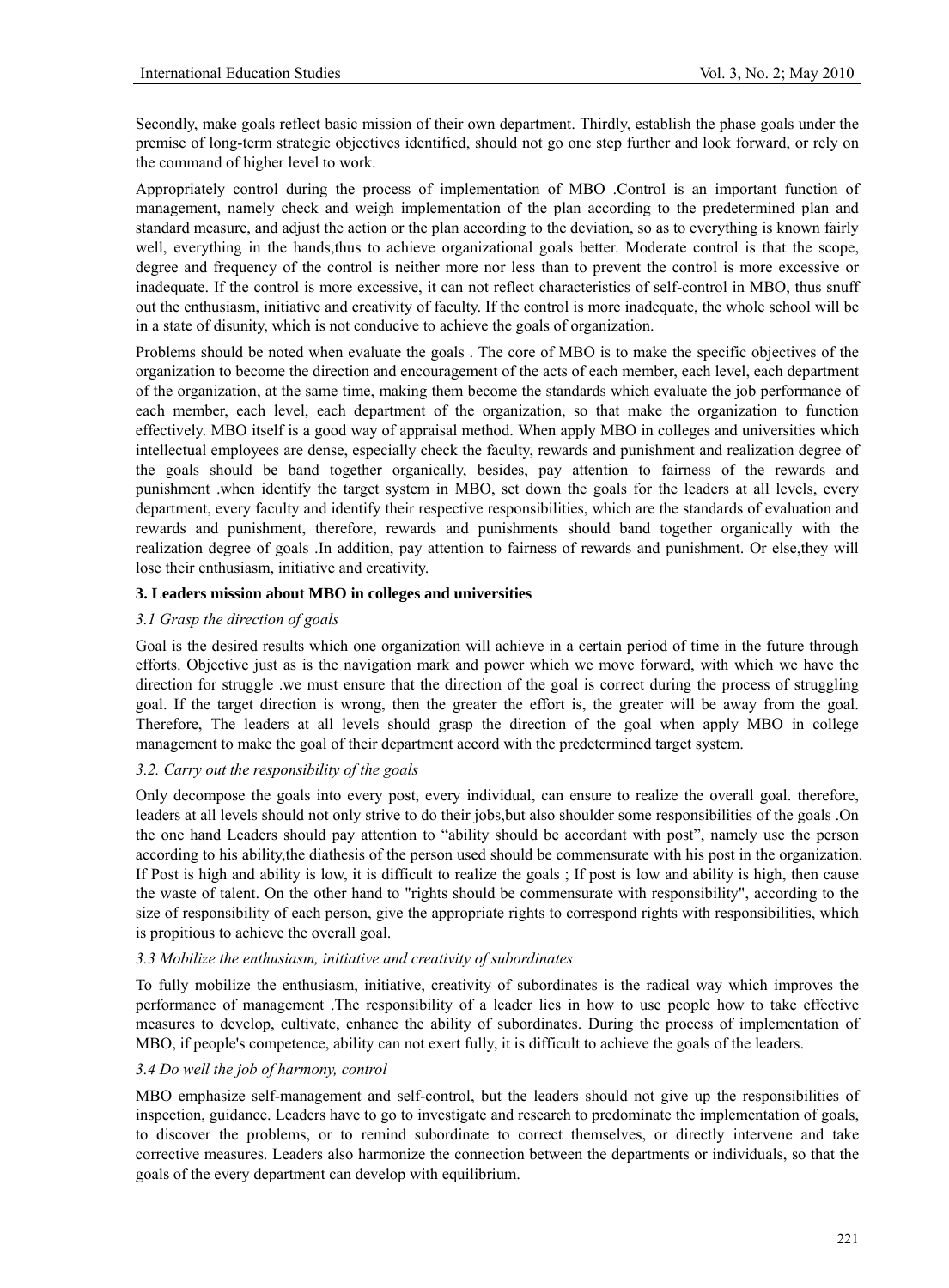## *3.5 Deal with exceptional problems*

So –called exceptional problems are those problems which are accident, novelty, and the nature and structure are non-specific, and have the significant influence. In order to make better use of MBO in college management and successfully achieve the predetermined target system, leaders at all levels should deal well with the disadvantage influence which is exceptional problems cause.

### **4. Implementation of MBO**

This paper mainly takes scientific research of faculty in colleges and universities as the example to introduce the method of MBO in college management. The level of scientific research is one of important indexes which weigh the level of running a school for one college or university, is the core competition power of one college, is one important index which connect with status of one college in all the colleges . Then, how to implement MBO in college taking scientific research as the example?

### *4.1 Establish the goals*

Firstly, establish the goals according to the different teachers who their title of technical post is different. In general, the workload of scientific research in one academic year denote one teacher's goal of scientific research. For example, Tab1 denote the different teacher's workload of scientific research in one in one academic year of one certain college, and Tab2 denote the indexes system and standard.

### *4.2 specific implementation and management of MBO*

During the process of MBO, every teaching department and all teachers should self-consciously complete the workload. At the same time, school management department should carry out appropriate management and supervision. Management department of science research should check each teacher's workload at the end of academic year. If exceed the workload, then give appropriate reward which is predetermined, otherwise, give the appropriate punishment.

### **5. Conclusion**

MBO was initially applied in the operation and management of enterprises, Chinese enterprises introduced the method of MBO in the 1980s, and have achieved good results. However, MBO in the management of colleges and universities has not been attached importance to. Can use MBO to mobilize everybody's enthusiasm, initiative and creativity for knowledge-intensive colleges and universities? According to analysis and discussion above, the authors think that: MBO in the management of colleges and universities is totally feasible. But MBO has its merits and shortcomings as a sort of democratic management means, some problems should be paid attention to during the process of application of MBO .In addition, in order to apply well this democratic management of MBO and improve well management level of colleges and universities, leaders should be grasp their own tasks during the idiographic implementation of MBO..

## **References**

Patrick. J. Montana & Bruce. (2004). H. Vladimir Richard. Management, Shanghai: Shanghai People's Publishing House.

Stephen. P. Robbins. (1997). Organizational behavior, Beijing: China People's University Press.

Mingjie Rui. (2005). Management - a modern point of view, Shanghai: Shanghai People's Publishing House.

Sanduo Zhou & Chuanming, Chen. (2005). Management - Principles and Methods, Shanghai: Fudan University Press.

Guo-Hua Xu, De Zhang & Ping Zhao. (1998). Management, Beijing: Tsinghua University Press.

Xihuai Liu. (2009). Study on feasibility of MBO in college management. International education studies, May,162-164.

Table1. Workload of scientific research for different teachers in one academic year

| The title of technical post | Workload (marks) |  |
|-----------------------------|------------------|--|
| Tutor                       | 30               |  |
| Instructor                  | 60               |  |
| Associate professor         | 120              |  |
| Professor                   | 180              |  |